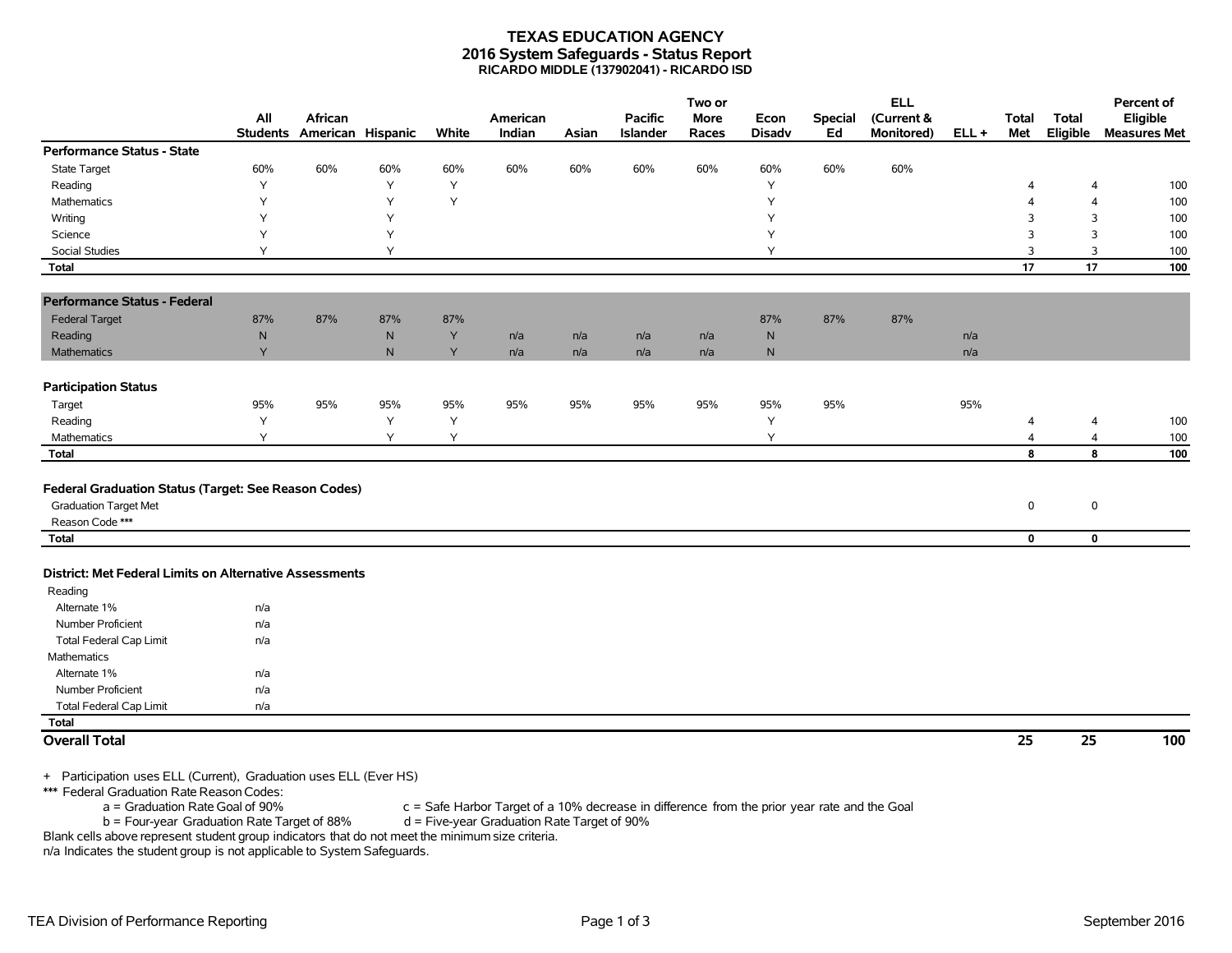## **TEXAS EDUCATION AGENCY 2016 System Safeguards - Performance and Participation Data Table RICARDO MIDDLE (137902041) - RICARDO ISD**

|                                     |                 |                          |      |            |          |        |                 | Two or                   |               |                | <b>ELL</b>        |            |
|-------------------------------------|-----------------|--------------------------|------|------------|----------|--------|-----------------|--------------------------|---------------|----------------|-------------------|------------|
|                                     | All             | <b>African</b>           |      |            | American |        | <b>Pacific</b>  | <b>More</b>              | Econ          | <b>Special</b> | (Current &        | <b>ELL</b> |
|                                     | <b>Students</b> | American Hispanic        |      | White      | Indian   | Asian  | <b>Islander</b> | Races                    | <b>Disadv</b> | Ed             | <b>Monitored)</b> | (Current)  |
| <b>Performance Rates</b>            |                 |                          |      |            |          |        |                 |                          |               |                |                   |            |
| Reading                             |                 |                          |      |            |          |        |                 |                          |               |                |                   |            |
| # at Level II Satisfactory Standard | 194             | *                        | 151  | 40         |          | $\ast$ |                 | $\ast$                   | 96            | 5              | 8                 | n/a        |
| <b>Total Tests</b>                  | 230             | $\ast$                   | 183  | 43         |          | $\ast$ |                 | $\ast$                   | 120           | 12             | 14                | 11         |
| % at Level II Satisfactory Standard | 84%             | $\ast$                   | 83%  | 93%        |          | $\ast$ |                 | $\ast$                   | 80%           | 42%            | 57%               | n/a        |
| <b>Mathematics</b>                  |                 |                          |      |            |          |        |                 |                          |               |                |                   |            |
| # at Level II Satisfactory Standard | 199             | *                        | 156  | 40         |          | $\ast$ |                 | $\ast$                   | 98            | ∗              | 11                | n/a        |
| <b>Total Tests</b>                  | 229             | $\ast$                   | 182  | 43         |          | $\ast$ |                 | $\ast$                   | 119           | $\ast$         | 14                | 11         |
| % at Level II Satisfactory Standard | 87%             | $\ast$                   | 86%  | 93%        |          | $\ast$ |                 | $\ast$                   | 82%           | $\ast$         | 79%               | n/a        |
| Writing                             |                 |                          |      |            |          |        |                 |                          |               |                |                   |            |
| # at Level II Satisfactory Standard | 48              | $\ast$                   | 37   | $\ast\ast$ |          |        |                 | $\overline{\phantom{a}}$ | 24            | $\ast$         | $\ast$            | n/a        |
| <b>Total Tests</b>                  | 54              | $\ast$                   | 42   | $\ast\ast$ |          |        |                 | $\overline{\phantom{a}}$ | 28            | $\ast$         | $\ast$            | $\ast$     |
| % at Level II Satisfactory Standard | 89%             | $\ast$                   | 88%  | 91%        |          |        |                 | $\overline{\phantom{a}}$ | 86%           | $\ast$         | $\ast$            | n/a        |
| <b>Science</b>                      |                 |                          |      |            |          |        |                 |                          |               |                |                   |            |
| # at Level II Satisfactory Standard | 93              | $\overline{\phantom{a}}$ | 68   | $\ast\ast$ |          |        |                 | $\ast$                   | 44            | $\ast$         | $\ast$            | n/a        |
| <b>Total Tests</b>                  | 113             | ٠                        | 88   | $\ast\ast$ |          |        |                 | $\ast$                   | 58            | $\ast$         | $\ast$            | $\ast$     |
| % at Level II Satisfactory Standard | 82%             | $\overline{\phantom{a}}$ | 77%  | 100%       |          |        |                 | $\ast$                   | 76%           | $\ast$         | $\ast$            | n/a        |
| <b>Social Studies</b>               |                 |                          |      |            |          |        |                 |                          |               |                |                   |            |
| # at Level II Satisfactory Standard | 45              | ٠                        | 33   | $\ast\ast$ |          |        |                 | $\ast$                   | 20            | $\ast$         | $\ast$            | n/a        |
| <b>Total Tests</b>                  | 56              | ٠                        | 42   | $\ast\ast$ |          |        |                 | $\ast$                   | 25            | $\ast$         | $\ast$            | $\ast$     |
| % at Level II Satisfactory Standard | 80%             | $\overline{\phantom{a}}$ | 79%  | 85%        |          |        |                 | $\ast$                   | 80%           | $\ast$         | $\ast$            | n/a        |
|                                     |                 |                          |      |            |          |        |                 |                          |               |                |                   |            |
| <b>Participation Rates</b>          |                 |                          |      |            |          |        |                 |                          |               |                |                   |            |
| Reading: 2015-2016 Assessments      |                 |                          |      |            |          |        |                 |                          |               |                |                   |            |
| <b>Number Participating</b>         | 241             | $\ast$                   | 192  | 43         |          | $\ast$ |                 | $\ast$                   | 123           | 13             | n/a               | 13         |
| <b>Total Students</b>               | 241             | $\ast$                   | 192  | 43         |          | $\ast$ |                 | $\ast$                   | 123           | 13             | n/a               | 13         |
| Participation Rate                  | 100%            | $\ast$                   | 100% | 100%       |          | $\ast$ |                 | $\ast$                   | 100%          | 100%           | n/a               | 100%       |
| Mathematics: 2015-2016 Assessments  |                 |                          |      |            |          |        |                 |                          |               |                |                   |            |
| Number Participating                | 241             | $\ast$                   | 192  | 43         |          | $\ast$ |                 | $\ast$                   | 123           | 14             | n/a               | 13         |
| <b>Total Students</b>               | 241             | $\ast$                   | 192  | 43         |          | $\ast$ |                 | $\ast$                   | 123           | 14             | n/a               | 13         |
| Participation Rate                  | 100%            | $\ast$                   | 100% | 100%       |          | $\ast$ |                 | $\ast$                   | 100%          | 100%           | n/a               | 100%       |

\* Indicates results are masked due to smallnumbers to protect student confidentiality.

\*\* When only one racial/ethnic group is masked, then the second smallest racial/ethnic group is masked (regardless of size).

- Indicates there are no students in the group.

n/a Indicates the student group is not applicable to System Safeguards.